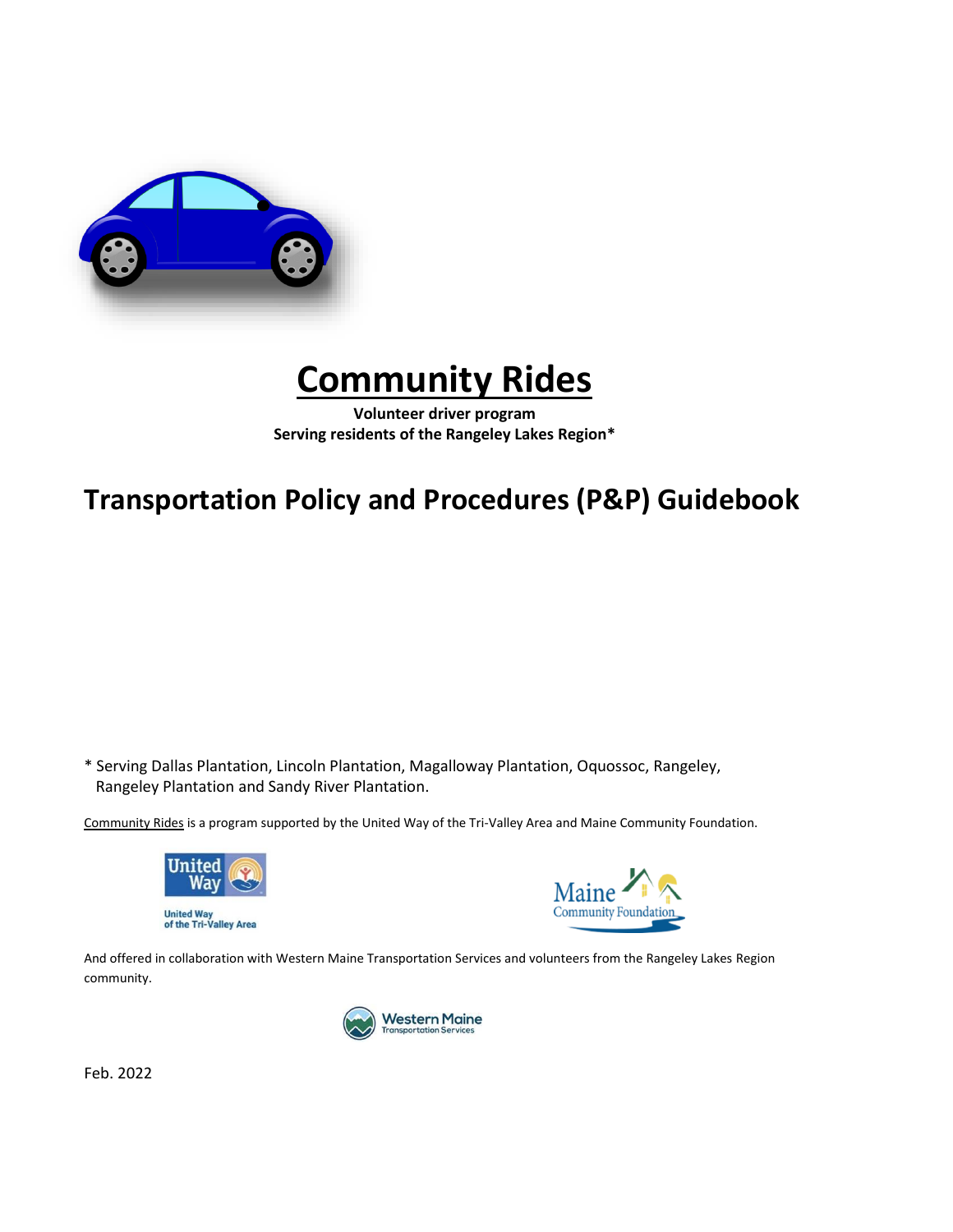Dear Volunteer Driver,

Thank you for applying to become a volunteer driver for the Community Rides volunteer driver program. The purpose of this program is to help members of our community maintain dignity and independence by providing transportation to and from requested destinations, as well as emotional support and companionship during the rides. The contributions of people like you allow our communities to remain vibrant and supportive places.

This Transportation Policy and Procedures (P&P) Guidebook outlines important program policies and procedures. Please read this Guidebook carefully to ensure that you understand and agree to abide by the guidelines provided herein.

Shortly after completing your application you will hear from me, the program coordinator, and will be advised of your status as a volunteer driver. I will be available to help you schedule a time for orientation, answer any questions and address any concerns you may have at that time.

Thank you for your contribution. I look forward to working with you.

Sincerely yours,

Merrie Woodworth Community Rides Program Coordinator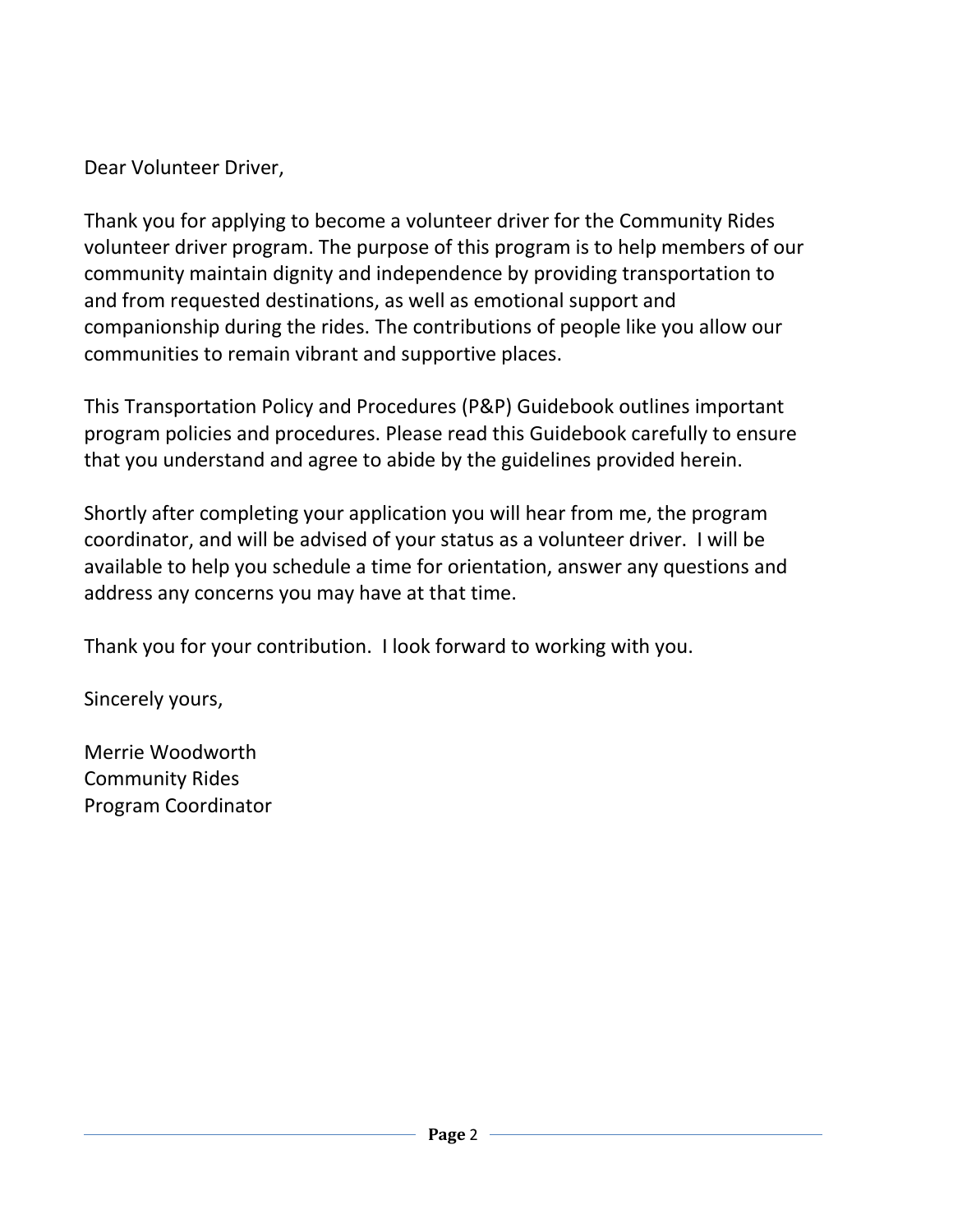#### **Table of Contents**

|                                             | Page |
|---------------------------------------------|------|
| <b>Program Administration</b>               |      |
| <b>Transportation Coordinator</b>           | 4    |
| <b>Volunteer Driver Policies</b>            | 4    |
| <b>New Drivers</b>                          | 4    |
| <b>Volunteer Supervision and Evaluation</b> | 4    |
| <b>Volunteer Reviews</b>                    | 4    |
| <b>Volunteer Records</b>                    | 4    |
| <b>Volunteer Dismissal</b>                  | 4    |
| <b>Trip Policies</b>                        | 4    |
| <b>Trip Purpose</b>                         | 5    |
| Pick-up Times                               | 5    |
| <b>Companions or Helpers</b>                | 5    |
| <b>Transferring Riders</b>                  | 5    |
| <b>Wheelchairs and Walkers</b>              | 5    |
| Entering a Rider's Home                     | 5    |
| <b>Escorting Riders</b>                     | 5    |
| <b>Additional Stops</b>                     | 5    |
| Smoking                                     | 5    |
| <b>Driving Practices</b>                    | 5    |
| Weather                                     | 5    |
| <b>Seatbelts</b>                            | 6    |
| <b>Accidents</b>                            | 6    |
| <b>Trip Refusal</b>                         | 6    |
| <b>Trip Charges</b>                         | 6    |
| <b>Volunteer Driver Remuneration</b>        | 6    |
| <b>Didar Cuideling and Agreement</b>        |      |

#### **Rider Guideline and Agreement**

| <b>Grievance policy</b> |  |
|-------------------------|--|
| By a Driver             |  |
| About a Driver          |  |

## **APPENDICES**

| <b>Appendix A</b> | <b>Volunteer Driver Application</b>                                                   |
|-------------------|---------------------------------------------------------------------------------------|
| <b>Appendix B</b> | Volunteer Motor Vehicle, Driver's License and<br><b>Background Investigation Form</b> |
| <b>Appendix C</b> | <b>Operational Procedures</b>                                                         |
| <b>Appendix D</b> | <b>Accident/Incident Report</b>                                                       |
| <b>Appendix E</b> | <b>Confidentiality Agreement</b>                                                      |
| <b>Appendix F</b> | <b>COVID-19 Policy</b>                                                                |
|                   |                                                                                       |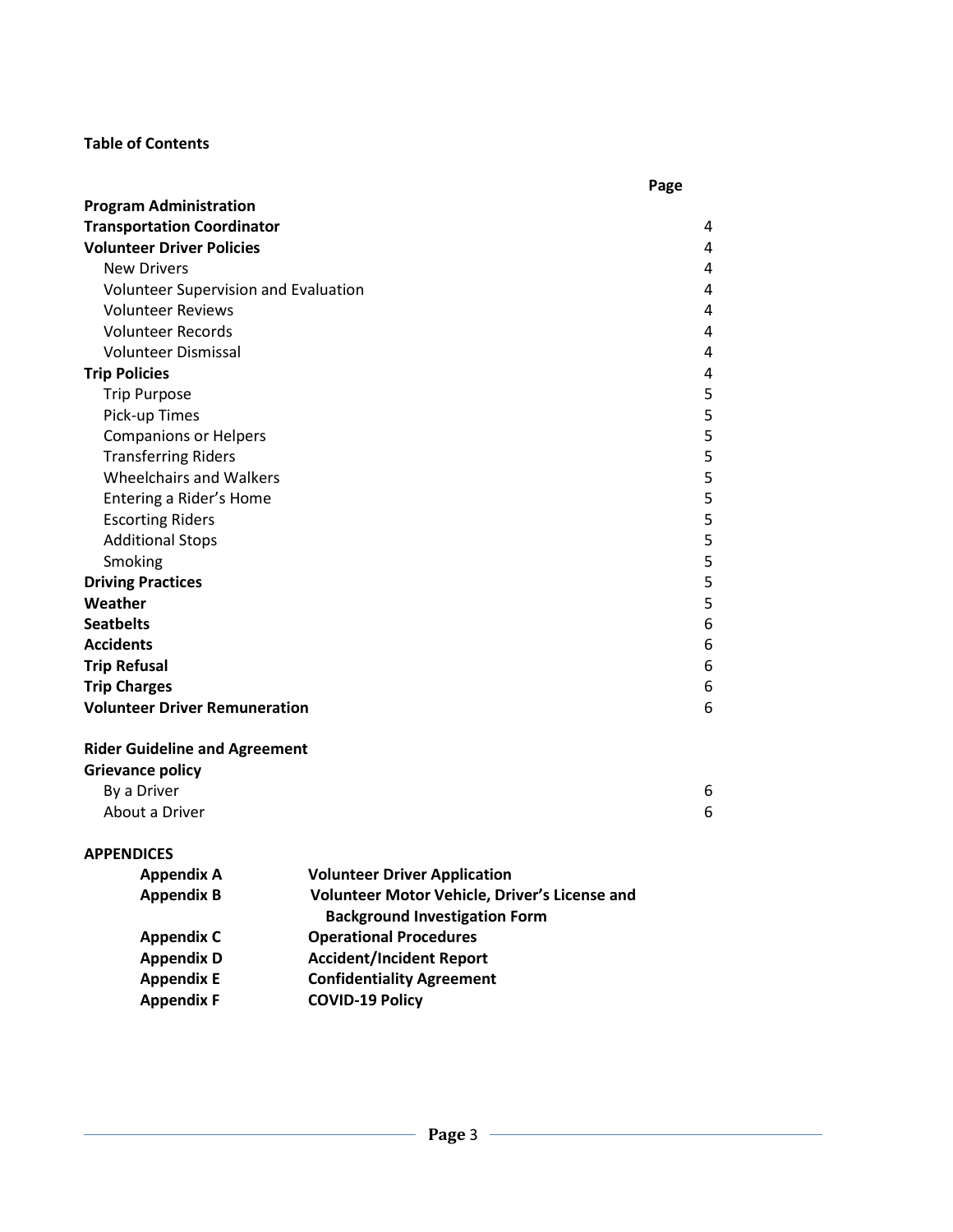#### **1.0 Program Administration**

#### **1.1 Transportation Program Coordinator (TPC)**

The role of the TPC is to take requests for rides and send them to the volunteer drivers. Once the request has been made, the TPC will facilitate the process to ensure that it runs smoothly and the rides provided are safe and courteous, meeting the needs of all involved.

#### **2.0 Volunteer Driver Policies**

#### **2.1 New Drivers**

Individuals who wish to become a volunteer driver do so at their own risk and assume all liability for transporting riders. They must successfully:

- Complete the Community Rides Driver Application (Appendix A)
- Undergo a driver history check and background check administered by the program coordinator
- Provide evidence of a driver's license and liability insurance required by the State of Maine
- Attend a Community Rides driver orientation provided by trained staff

#### **2.2 Volunteer Supervision and Evaluation**

The program coordinator will notify new drivers of their acceptance as a volunteer driver by email or by phone. Upon acceptance as a volunteer driver for the Community Rides Volunteer Driver Program, volunteer activities will be overseen by the program coordinator. The program coordinator will use a rider's feedback form as a means of following the performance of drivers and will address any concerns presented (see Section 5.0 Grievances).

#### **2.3 Volunteer Driver Reviews**

Volunteer drivers will be reviewed, as needed, by the program coordinator. The program coordinator will contact the driver to arrange for the volunteer driver's review, and at that time discuss the feedback the volunteer has received.

#### **2.4 Volunteer Records**

Accurate records, to include the application form, need to be maintained at all times in a secure location. Volunteers will be contacted by the program coordinator when their insurance and/or registration is about to expire. Volunteers with out-of-date records are not permitted to drive for the Community Rides volunteer driver program.

#### **2.5 Volunteer Dismissal**

Community Rides reserves the right to dismiss a volunteer driver if they create a potential risk to the organization or its riders, with, or without cause.

#### **3.0 Trip Policies**

#### **3.1 Trip Purpose**

Community Rides coordinates volunteer drivers who provide transportation to local or regional destinations including, but not limited to, medical appointments, hair appointments, the grocery store, recreation, exercise, socialization, and volunteering. We do not restrict transportation by type of destination or by income.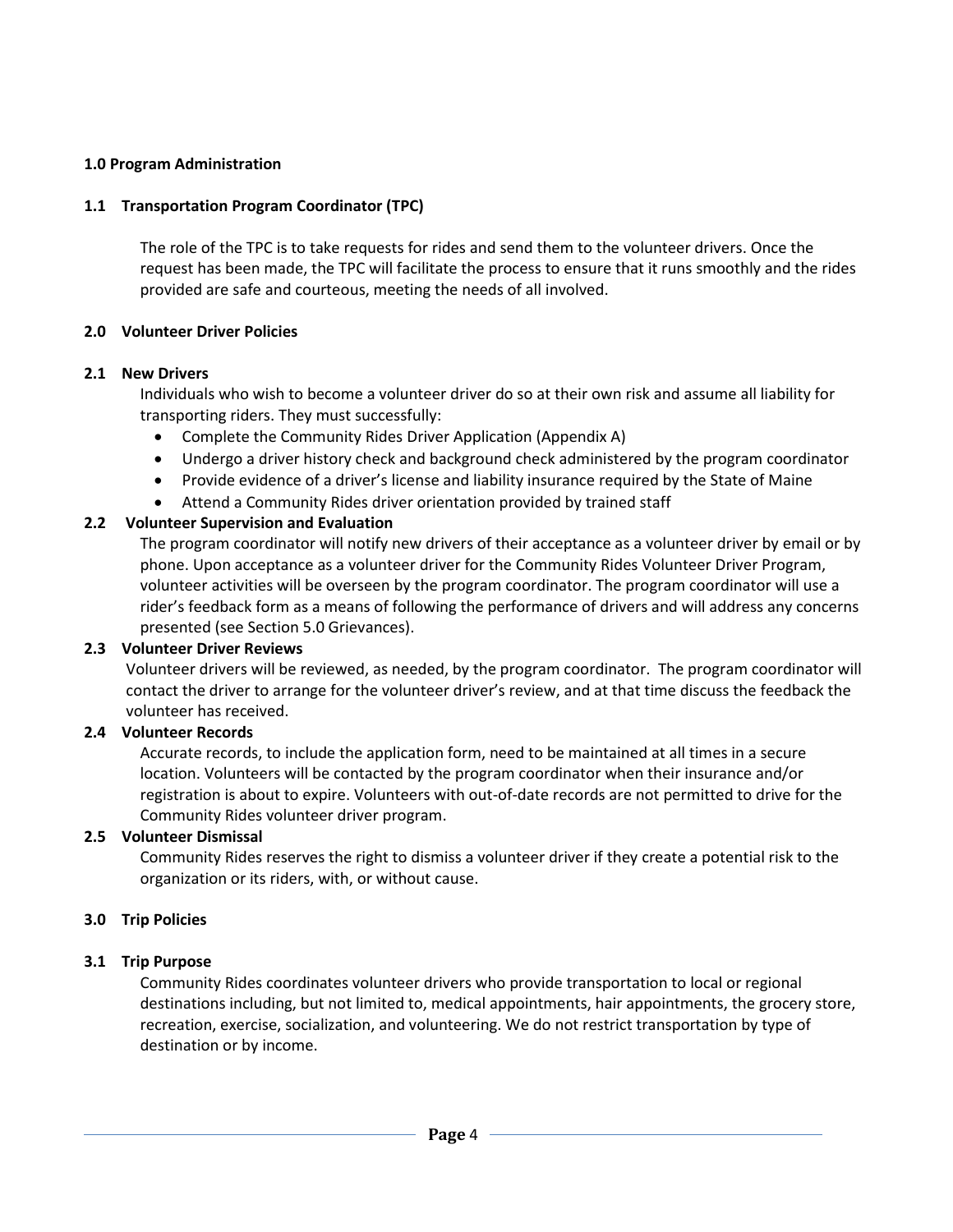#### **3.2 Pick-Up Times**

When coordinating a ride, the program coordinator will provide a pick-up time. Drivers are requested to arrive at a rider's home promptly, and to contact the rider and the program coordinator if extenuating circumstances will affect the pick-up time.

### **3.3 Companions or Helpers**

Riders are permitted to bring no more than two helpers or aides on their rides. Helpers and aides must be at least 18 years old.

#### **3.4 Transferring Passengers**

A criterion for the acceptance of a rider into the volunteer driver program is the ability to transfer into a vehicle without assistance. Riders will be referred to other transportation options (e.g. Western Maine Transportation, Community Concepts or Northstar) if they are unable to transfer into a vehicle without assistance. If a rider requests assistance transferring in or out of the vehicle, drivers will assist only at their own risk. Volunteers should never lift the rider in any way, but may provide elbow assist in and out of the vehicle.

#### **3.5 Wheel Chairs and Walkers**

Although riders must have the ability to transfer themselves into vehicles without assistance, they may need to bring a wheelchair or walker for assistance. Drivers will move wheelchair or walkers at their own discretion and at their own risk. Drivers will be informed at the time of the ride request, if a rider will need to bring a wheelchair or walker on a requested ride.

#### **3.6 Entering a Rider's Home**

Drivers are advised that entering a rider's home is not recommended and to do so is at their own risk. Community Rides accepts no responsibility for volunteers who choose to enter riders' homes. If there is no answer at the door upon arrival at a rider's home, the drivers are advised to consider the ride cancelled and to notify the program coordinator of the cancellation. If a driver suspects an emergency situation, it is recommended that she/he contact the rider's emergency contact and/or 911 to report a potential safety risk. The driver should also contact the program coordinator to report the suspected emergency situation.

#### **3.7 Escorting Passengers**

Community Rides provides door-to-door service. Drivers are expected to escort the rider from and to the door of the home and directly to and from the destination.

Drivers are not expected to stay at the destination's location. It is acceptable for drivers to run errands. If a driver is going to leave the rider, they are asked to provide the passenger with reasonable means for contacting them when their appointments are completed (e.g., a cell phone number).

#### **3.8 Additional Stops**

Making additional stops at the request of a rider or for a driver's personal purposes (e.g., quick stop at the bank) is acceptable as long as they are agreed to by both the driver and the rider.

#### **3.9 Smoking/Vaping**

For the health, safety, and comfort of all vehicle occupants, drivers and riders may not smoke nor vape while in the driver's vehicle during the ride.

#### **3.10 Driving Practices**

Drivers are expected to drive in a defensive, courteous manner. Community Rides accepts no responsibility for any tickets incurred for traffic violations while on a volunteer driving trip. The driver is expected to contact the program coordinator if she/he has been cited for a traffic violation while driving Community Rides client/rider.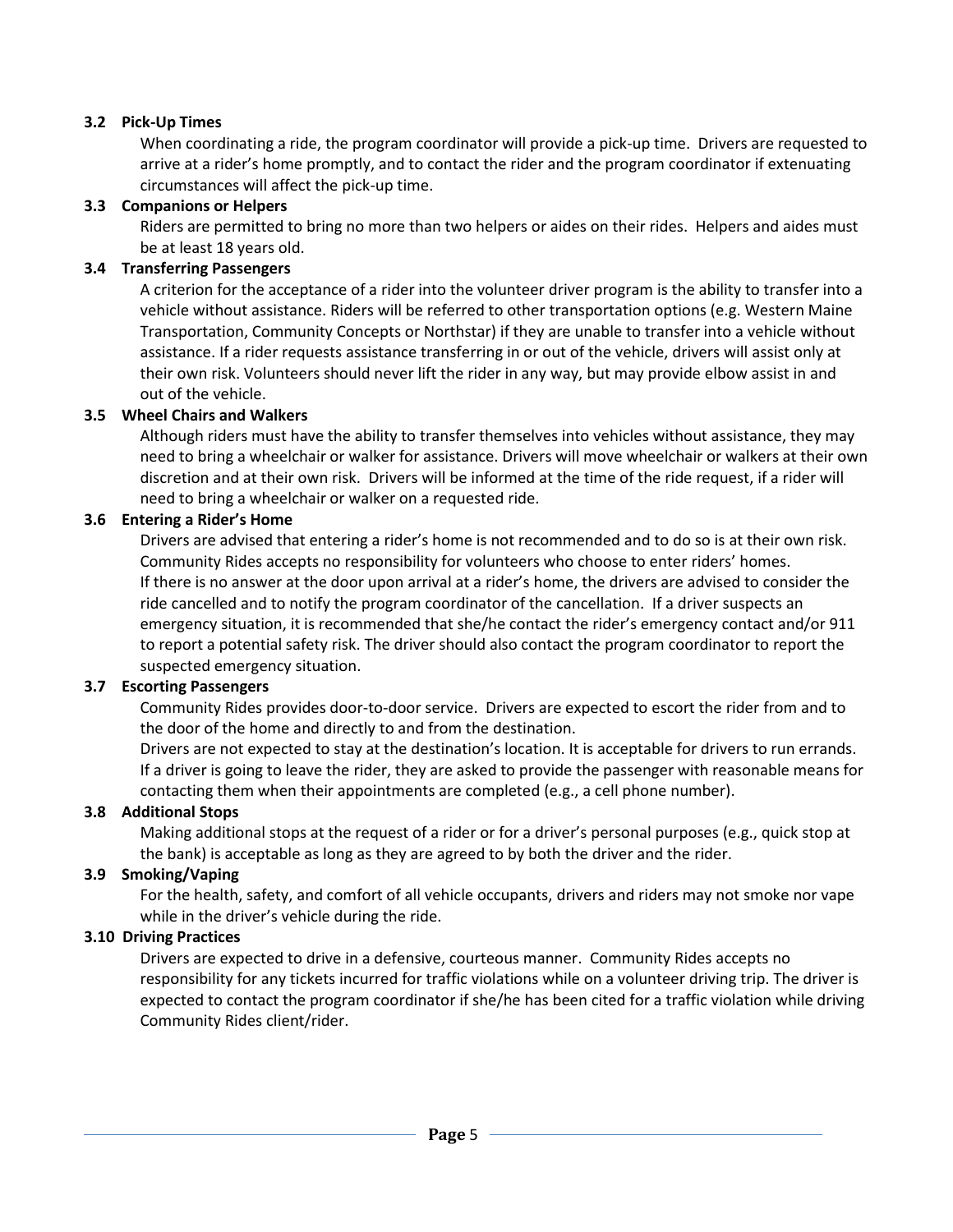#### **3.11 Weather**

Cancelling a trip due to weather is at the discretion of the driver. Safety is always the most important priority. If a trip needs to be cancelled, drivers are expected to notify both the rider and the program coordinator as soon as possible.

#### **3.12 Seatbelts**

In the interest of safety and in compliance with the law, seatbelts must be worn by both riders and drivers at all times while vehicle is in motion.

#### **3.13 Accidents/Incidents**

Volunteer drivers are expected to call 911 and to provide expedient care to the rider until assistance arrives on the scene of the incident. The driver must also contact the program coordinator regarding the details of the accident/incident. The Community Rides Accident/Incident Report (see Appendix D) must be completed by the driver and returned to the program coordinator as soon as possible following the accident/incident.

#### **3.14 Trip Refusal**

Community Rides and its volunteer drivers may refuse to provide a trip if there is reason to believe that the rider requesting the trip will put another rider or driver at risk.

#### **3.15 Trip Charges**

Riders will not be charged for trips. Drivers will not ask for, nor accept, donations.

#### **3.16 Volunteer Driver Remuneration**

Volunteer drivers will not be remunerated for services performed. Drivers are not permitted to accept tips or gifts from riders.

#### **4.0 Rider Guidelines and Agreement**

#### **4.1 Rider Guidelines**

Trip guidelines will be provided to the rider by the program coordinator upon submission of a completed and signed rider agreement form. Rider agreement forms will be reviewed annually for accuracy and will be updated if information on the form has changed.

#### **4.2 Rider Agreement**

Each new rider will need to complete and sign an agreement and submit it to the program coordinator for approval before any rides can be scheduled.

#### **5.0 Grievance Policy**

#### **5.1 By a driver**

If a driver has any problems during the course of his or her volunteer driving assignment, she/he is asked to contact the program coordinator as soon as possible after the transport has been completed with the details of the incident. The program coordinator will work with the driver and any riders or volunteers involved ensuring a satisfactory resolution.

#### **5.2 About a driver**

If a driver receives a grievance against them, they will be contacted by the program coordinator and the grievance will be discussed. Drivers who receive repeated grievances may be subject to dismissal from the Community Rides Volunteer Driver Program. A record of the grievance will be placed in the driver's file, and all grievances/feed-back received through spot checks will be discussed with drivers during a review. All drivers will be reviewed by the program coordinator as needed and the review will be shared with the driver.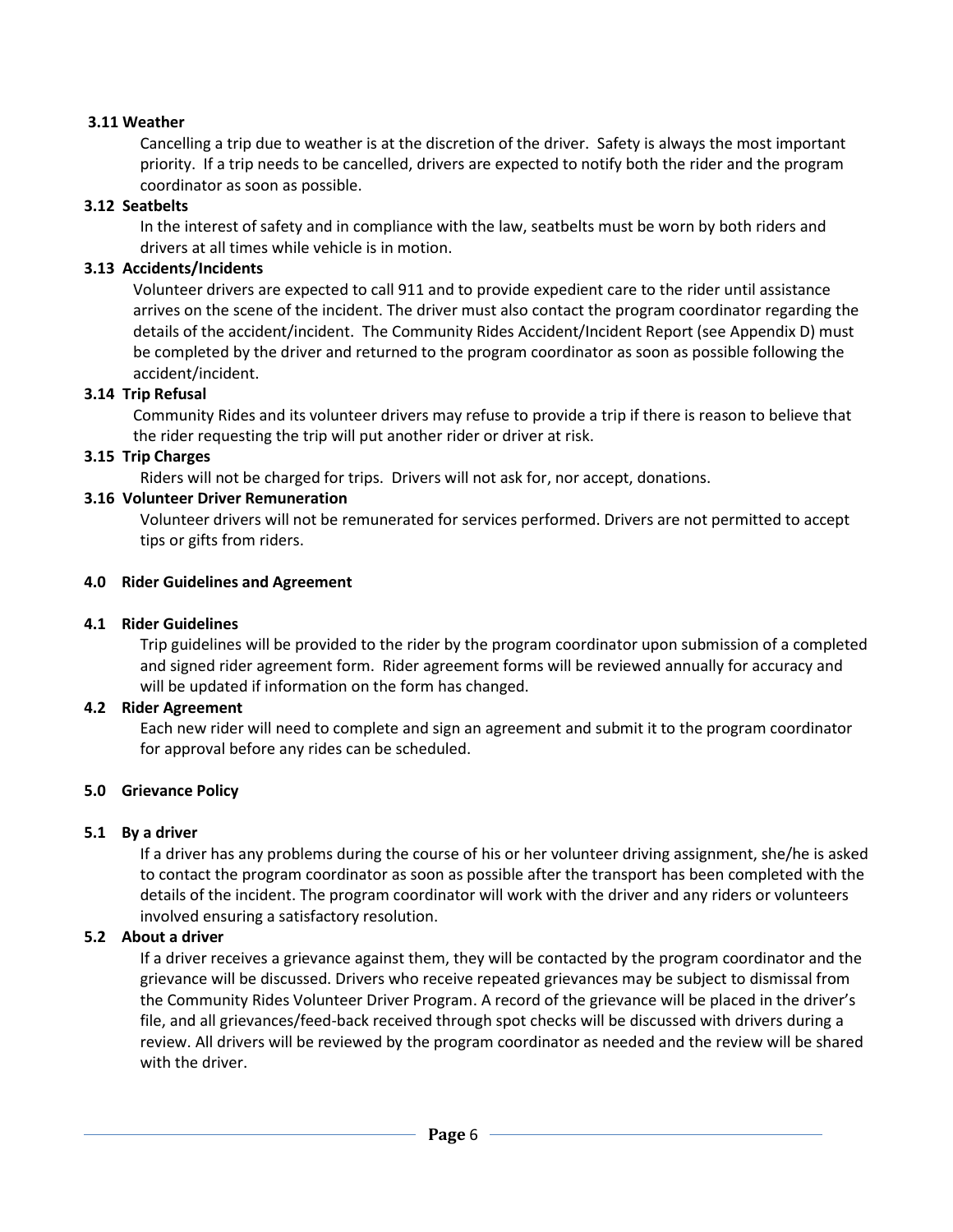## **Appendix A**

## **COMMUNITY RIDES Program Volunteer Driver Application**

| <b>Please Print</b>             |                                                                                                            |             |                           |        |
|---------------------------------|------------------------------------------------------------------------------------------------------------|-------------|---------------------------|--------|
| Name:                           |                                                                                                            |             |                           |        |
| <b>Street Address:</b>          |                                                                                                            |             |                           |        |
| City State Zip:                 |                                                                                                            |             |                           |        |
| Email:                          |                                                                                                            |             |                           |        |
| Home Phone:                     |                                                                                                            | Cell phone: |                           |        |
| E-mail address:                 |                                                                                                            |             | Preferred Contact Method: |        |
| Date of Birth:                  |                                                                                                            |             |                           |        |
| <b>Emergency Contact</b>        | Name:                                                                                                      |             |                           |        |
|                                 | Phone:                                                                                                     |             | Relationship:             |        |
| Driver's License                | Number:                                                                                                    |             |                           | State: |
| Please attach a<br>copy of your | <b>Issued date:</b>                                                                                        |             |                           | Class: |
| Driver's License.               | Expiration date:                                                                                           |             |                           |        |
|                                 | How long have you been driving in this community?                                                          |             |                           |        |
|                                 | Will you participate in an orientation session (required of all drivers)? $[$ ] Yes $[$ ] No               |             |                           |        |
| [ ] 2-door [ ] 4-door           | Mhat type of vehicle do you drive? Sedan [ ] SUV [ ] Truck [ ]                                             |             |                           |        |
|                                 | $\parallel$ can volunteer: ______ once a week ___ more than once a week _____ occasionally (please define) |             |                           |        |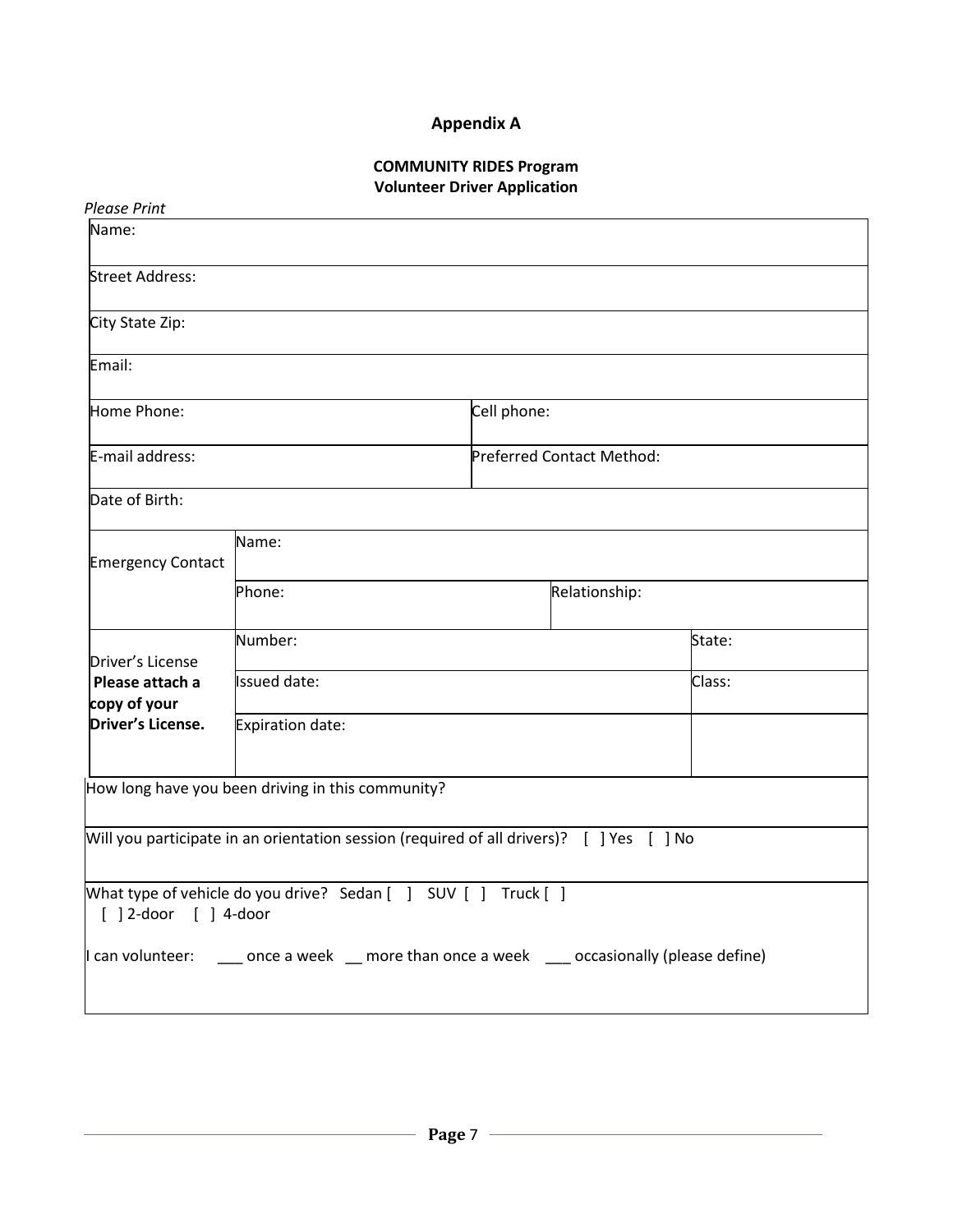|                                                                                                                                                                                         | Days Available | (V) | <b>Hours Available</b> |
|-----------------------------------------------------------------------------------------------------------------------------------------------------------------------------------------|----------------|-----|------------------------|
|                                                                                                                                                                                         | Monday         |     |                        |
| Days of the week and hours<br>you Will be Available to                                                                                                                                  | Tuesday        |     |                        |
| <b>Drive</b>                                                                                                                                                                            |                |     |                        |
|                                                                                                                                                                                         | Wednesday      |     |                        |
|                                                                                                                                                                                         | Thursday       |     |                        |
|                                                                                                                                                                                         | Friday         |     |                        |
|                                                                                                                                                                                         | Saturday       |     |                        |
|                                                                                                                                                                                         | Sunday         |     |                        |
| Have you been involved in a car accident in the last 5 years?                                                                                                                           |                |     |                        |
| [ ] Yes [ ] No If yes, please explain the circumstances and if you were given a citation:                                                                                               |                |     |                        |
|                                                                                                                                                                                         |                |     |                        |
| Have you received a traffic violation (unrelated to parking) in the last 5 years? [ ] Yes [ ] No<br>If you were convicted and/or your license was suspended or revoked please describe: |                |     |                        |
|                                                                                                                                                                                         |                |     |                        |
| Do you have any health problems or are you on medication that might affect your driving? [ ] Yes [ ] No                                                                                 |                |     |                        |
| If yes, please explain:                                                                                                                                                                 |                |     |                        |
|                                                                                                                                                                                         |                |     |                        |
| General interests, skills, experiences, languages and hobbies:                                                                                                                          |                |     |                        |
|                                                                                                                                                                                         |                |     |                        |
|                                                                                                                                                                                         |                |     |                        |
| Do you smoke? __ yes __ no                                                                                                                                                              |                |     |                        |
| Are you allergic to pets? __ yes __ no                                                                                                                                                  |                |     |                        |
| What do you anticipate will be the best aspect of volunteering for Community Rides?                                                                                                     |                |     |                        |
|                                                                                                                                                                                         |                |     |                        |
|                                                                                                                                                                                         |                |     |                        |
| How did you hear about this program?                                                                                                                                                    |                |     |                        |
|                                                                                                                                                                                         |                |     |                        |
|                                                                                                                                                                                         |                |     |                        |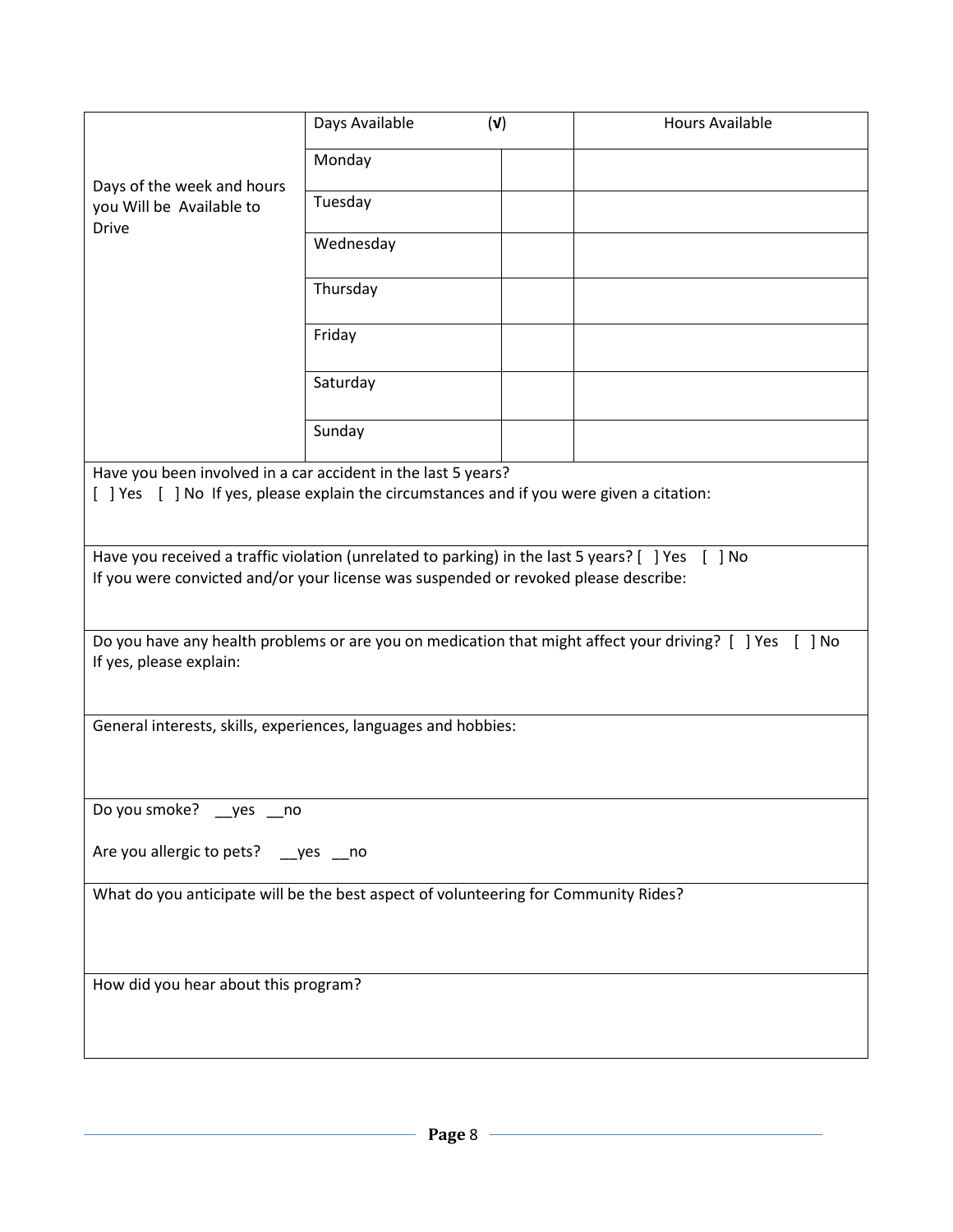|  | What is your reason for volunteering? |
|--|---------------------------------------|
|--|---------------------------------------|

#### **References:**

Please list three persons we may contact who are not family members. You may include employers, teachers, religious leaders or others, with at least one who has ridden with you.

| Section 2. Vehicle Information<br>Model/Year License Plate | # Working Seatbelts |
|------------------------------------------------------------|---------------------|
|                                                            |                     |
|                                                            |                     |

#### **Section 3. Insurance Information**

Community Rides requires volunteer drivers of private vehicles to have a minimum of liability insurance per State of Maine requirements: (1) \$250,000 liability per person for bodily insurance; (2) \$500,000) liability per incident for bodily incident for all vehicle occupants; and (3) \$25,000 liability for property damage. Please list for all vehicles listed above. Attach a copy of your policy's declaration page. If each vehicle has a separate policy, attach a copy for each.

| Insurance Company             |                                 |
|-------------------------------|---------------------------------|
| Policy #                      | Agent phone #                   |
| Bodily injury liability limit | Property damage liability limit |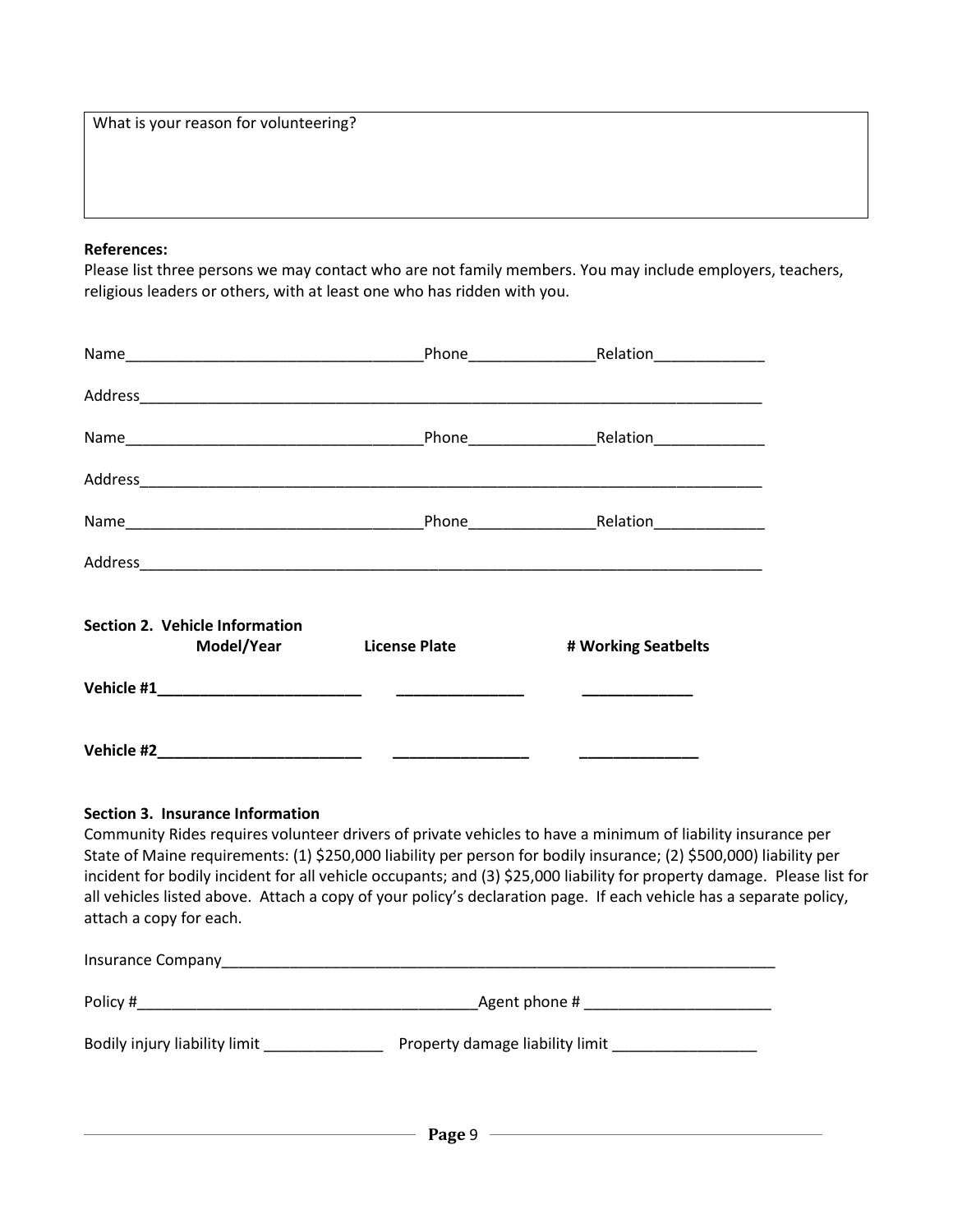#### **Please initial each line below and sign at the bottom where indicated.**

\_\_\_\_ Individuals who wish to become a volunteer driver do so at their own risk and assume all liability for transporting riders. **When driving a privately owned vehicle, I understand that in the case of an accident, injury and/or damage to any vehicle, including the owner's, is the responsibility of the volunteer driver.**

To my knowledge, my vehicle has a current, valid registration and operating license, is in safe operating condition (brakes, tires, etc.), complies with all applicable State laws in the state in which it is registered for vehicle inspections, and has a current, valid inspection sticker (if required by law).

I am in good physical and mental health, it is safe for me to drive and neither my driver's license nor my ability to operate a vehicle is limited by any medical, physical, or emotional restriction or condition.

\_\_\_\_ I understand that, if approved as a Community Rides volunteer driver, I have a continuing obligation to advise United Way of the Tri-Valley Area (UWTVA) of any change in information provided in this application including, but not limited to, involvement in a vehicle's accident in which I am cited, any citations for moving violations, non-renewal of license, termination of license, change of insurance company, change in amounts of insurance coverage, termination of insurance, or change in vehicle, I will promptly provide this information.

\_\_\_\_ I will comply with State of Maine laws with regard to use and security of lap/shoulder belt.

\_\_\_\_ I will comply with the Community Rides Volunteer Driver Program Policy and Procedures Guidebook, a copy of which has been provided to me, if my application to be a Community Rides Program Volunteer Driver is accepted.

\_\_\_\_ I affirm that I will carefully transport all persons under my care, including obeying all traffic laws and the Community Rides Transportation Policy.

\_\_\_\_I understand that to be an approved Community Rides Volunteer Driver, I must complete the Community Rides Volunteer Driver orientation.

**In signing this application, I certify that the information given by me in this application is true and correct to the best of my knowledge, and I grant United Way of the Tri-Valley Area (UWTVA) permission to obtain a copy of my motor vehicle driving record and to conduct any check of driver criminal record deemed appropriate by UWTVA. I release Community Rides and its sponsor, UWTVA, and/or its agents and any person or entity, which provides information pursuant to this authorization, from any and all liabilities, claims, or lawsuits in regard to the information obtained from any and all of the above referenced sources used.**

| Driver's signature                       | Date |
|------------------------------------------|------|
|                                          |      |
| Vehicle owner's signature (if different) | Date |

**Page**  10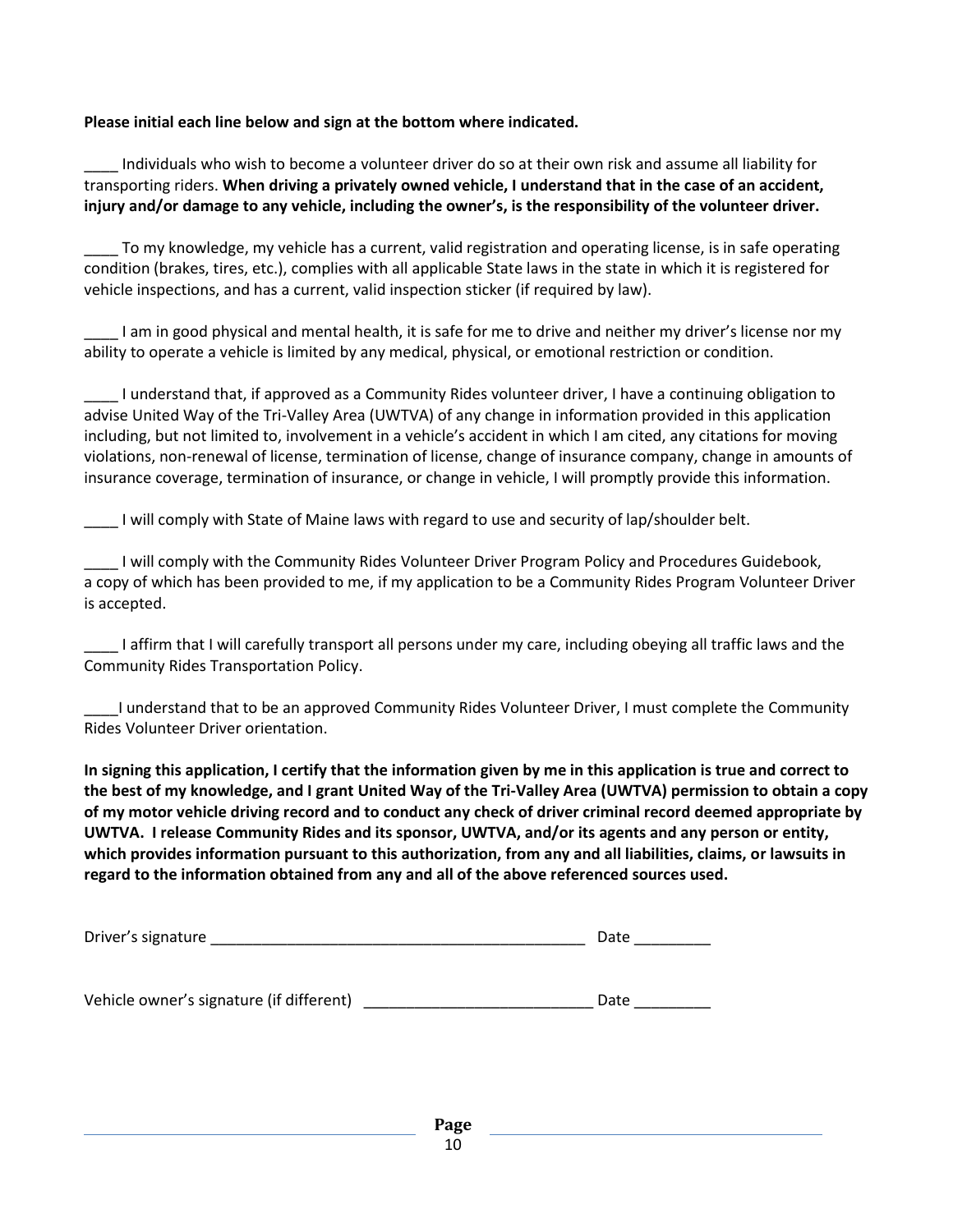(For Community Rides use only) \_\_\_\_ Approved as COMMUNITY RIDES Volunteer Driver \_\_\_\_ Declined

| Program Coordinator signature |  | Date |
|-------------------------------|--|------|
|-------------------------------|--|------|

\_\_\_\_Applicant has been notified of application outcome Date\_\_\_\_\_\_\_\_\_\_\_\_\_\_

<u> 1989 - Johann Barnett, fransk politiker (</u>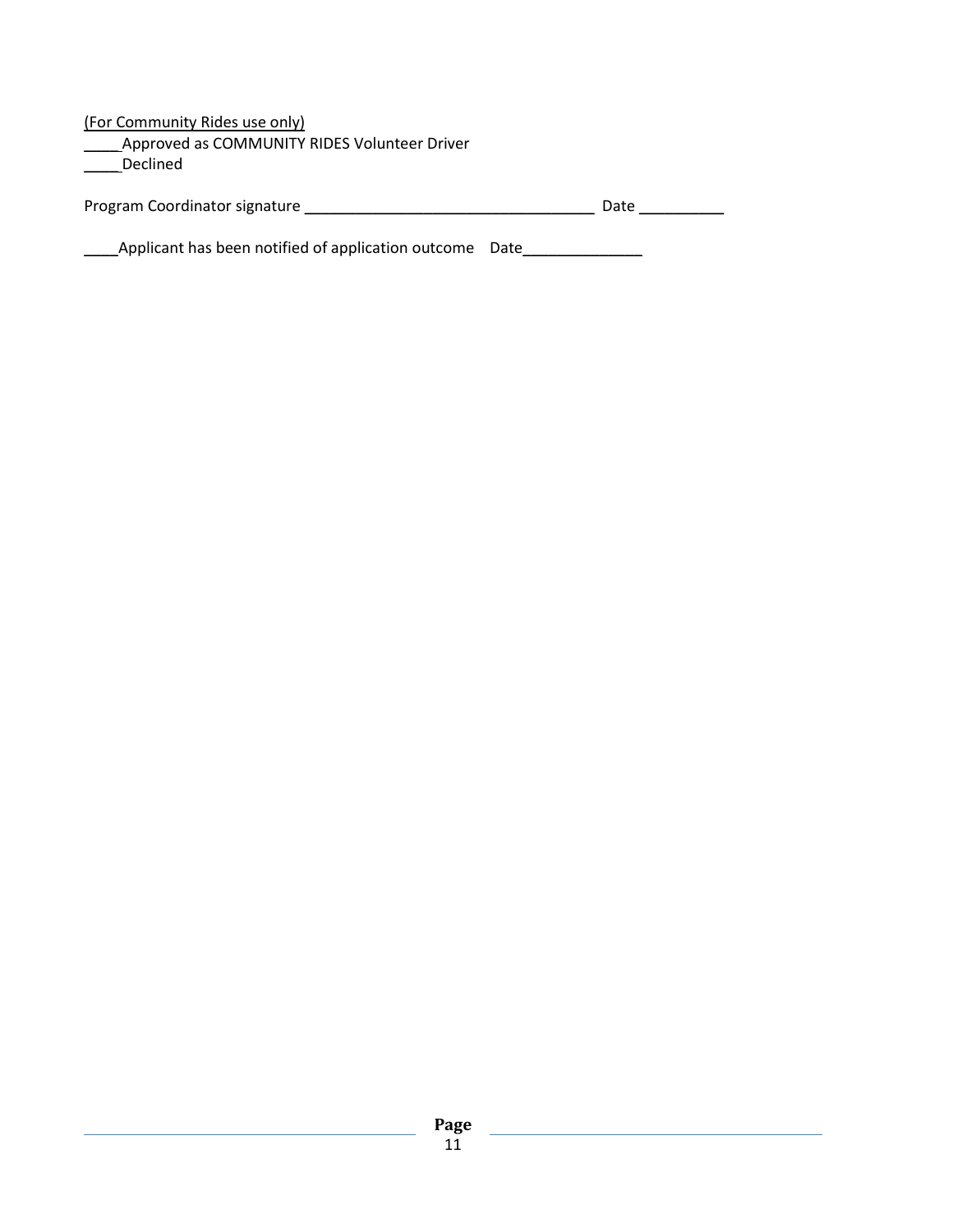## **Appendix B**

### **Driving History Form Employee/Volunteer Motor Vehicle, Driver's License and Driving History Form**

I, \_\_\_\_\_\_\_\_\_\_\_\_\_\_\_\_\_\_\_\_\_\_\_\_\_\_\_\_\_\_, understand and agree that, as a condition of my volunteering for UWTVA as a driver, an investigation of my motor vehicle record and driver's license history is necessary.

## **I have read, understand, and agree to the following:**

I hereby authorize UWTVA or a third party acting on his/her behalf, to conduct a thorough inquiry into my motor vehicle record and driver's license history to assess my suitability to operate a vehicle as a volunteer driver for UWTVA. I understand and agree that UWTVA may contact or contract with private information centers, government agencies, mutual associations, and other third parties to inquire into my driving history as well as all public record information relating to my application/ongoing status for volunteering. I also understand and agree that this release authorizes UWTVA the authority to investigate these records as necessary, but not less than annually.

## **A copy of this document shall be, for all intents and purposes, as valid as the original**

| Last                                                                    | First | MI |
|-------------------------------------------------------------------------|-------|----|
|                                                                         |       |    |
|                                                                         |       |    |
|                                                                         |       |    |
|                                                                         |       |    |
| I hereby authorize UWTVA to perform the investigation discussed herein: |       |    |
|                                                                         |       |    |

| Signature: | Date. |  |
|------------|-------|--|
|            |       |  |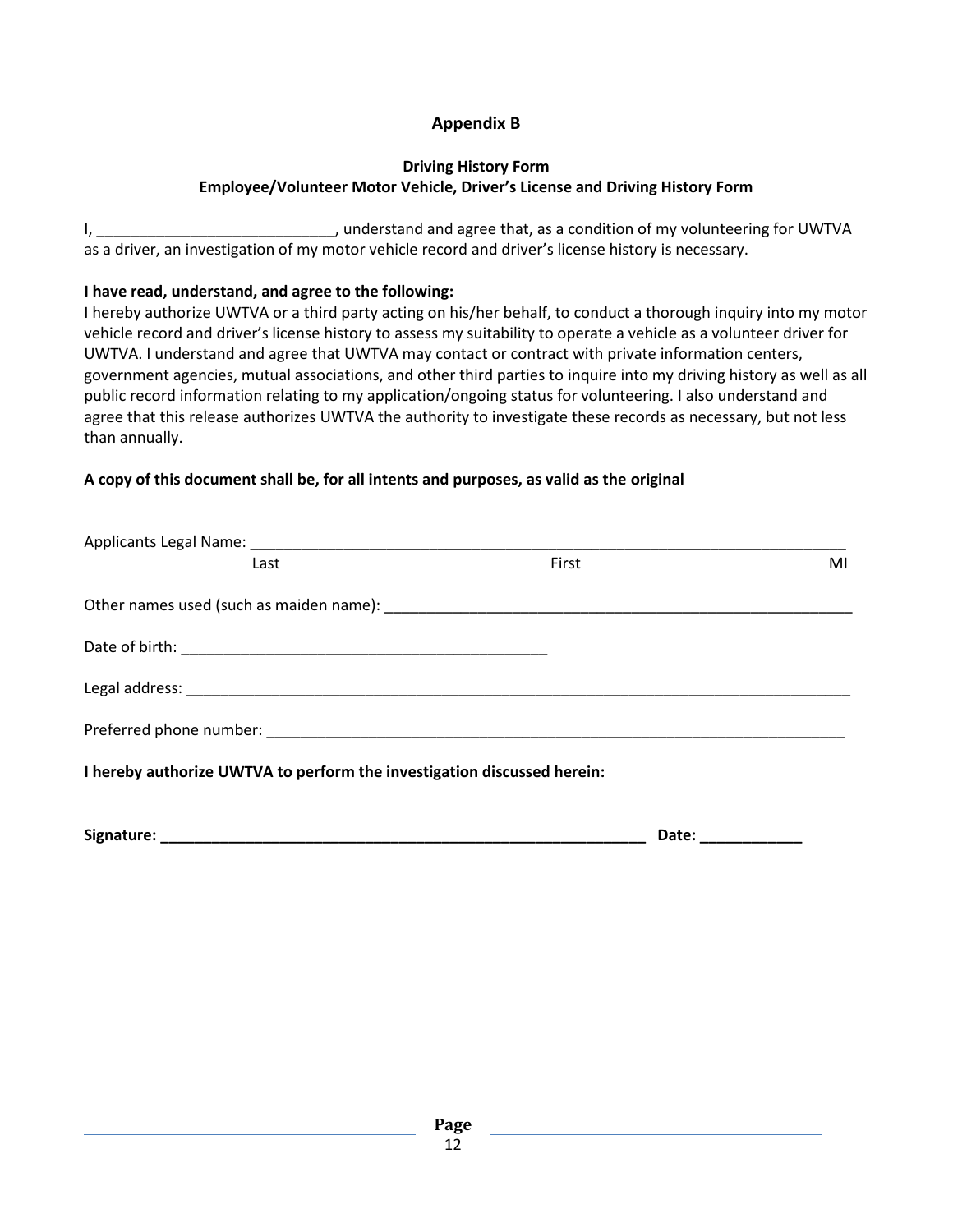## **Appendix C**

## **COMMUNITY RIDES TRANSPORTATION OPERATIONAL PROCEDURES**

## **Ride Request Initiation**

#### **Rider**

Initiates request by calling program coordinator at 207-778-5048, option 6, **at least 3 days** before ride is needed. Leaves message with name, phone number, day/time of ride required, pick-up point and destination, and whether a return ride is needed.

## **Program Coordinator**

Checks for ride requests at least once a day and enters requests in a Community Rides spreadsheet. A ride request may be refused if there is reason to believe that the rider requesting the ride may put the driver at risk.

The Community Rides program coordinator initiates an email to drivers alerting them of the ride request with the name of the rider included in the body of the email.

\* The program coordinator may need to call the rider to get all needed information if the rider has not provided all information requested.

## **Ride Request Acceptance and Confirmation**

## **Volunteer Driver**

Drivers monitor their own email system(s) daily, watching for ride request messages from the Community Rides program coordinator. (The message will provide specific information as to date, time, etc.)

If a driver sees that he/she can provide the requested ride, the driver will respond to the email and accept the ride request. Drivers will be confirmed for a ride on a first come, first served basis. (i.e. if two drivers wish to accept the same ride.)

The coordinator sends a confirmation message to the driver.

Driver then calls the rider to inform him/her that the ride is going to be provided, gives the rider the driver's phone number, and reminds the rider to call the driver if there are any changes to or cancellation of the ride. Driver calls the rider the day before (or day of) ride to re-confirm.

## **Changes or Cancellation to Scheduled Rides**

## **Rider**

If the rider needs to change any aspect of the scheduled ride or to cancel it, he/she must call the volunteer driver.

A time change can be negotiated between driver and rider to their mutual satisfaction.

If the driver cannot adjust his/her schedule to accommodate the change, the rider will need to initiate a new ride request by calling 207-778-5048, option 6.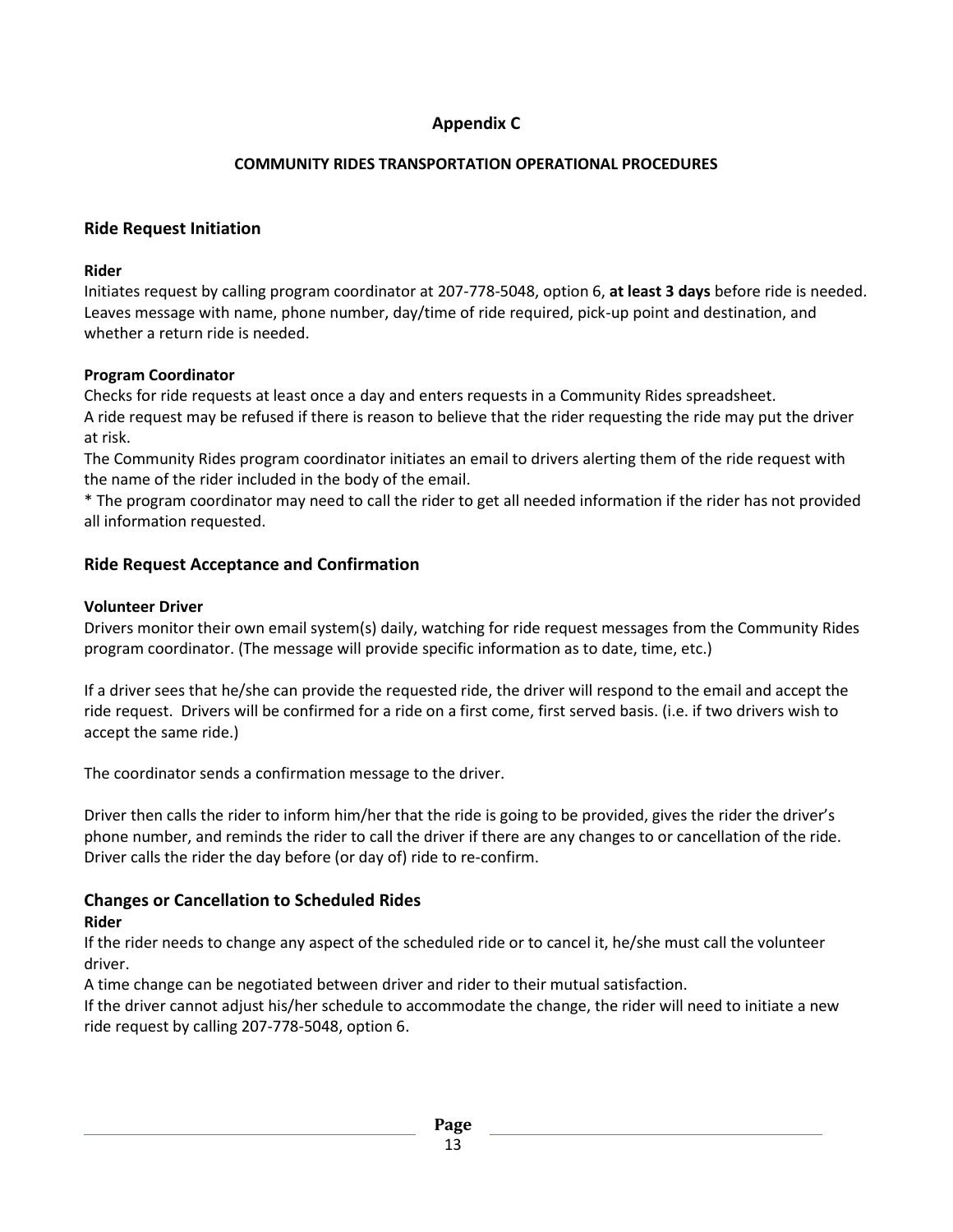#### **Volunteer Driver**

If a simple time change occurs that the driver can handle, the driver notifies the program coordinator so that the calendar can be adjusted.

If the driver cannot handle the change - OR must cancel the ride him/herself because of a conflict, the driver must call the program coordinator to report the change or cancellation.

In the event of a rider cancellation, the driver shall notify the program coordinator of the cancellation.

#### **Program Coordinator**

If a ride is canceled by the driver and occurs at least two days before the requested ride, the program coordinator initiates a new ride request.

If a change of time/date is requested by the rider that the driver cannot accommodate, the program coordinator initiates a new ride request on behalf of the rider.

If the cancellation by the driver occurs inside the two-day window, the program coordinator notifies the rider that no ride is available.

If a ride request cannot be accommodated within two business days of the requested ride due to the unavailability of a driver, the ride request will be cancelled and the rider notified of the cancellation. If the rider cancels the ride and has notified the driver, no action is required by the program coordinator.

#### **Grievances**

In the event of a grievance by either a driver or about a driver that needs to be addressed, the individual raising the grievance should contact the program coordinator.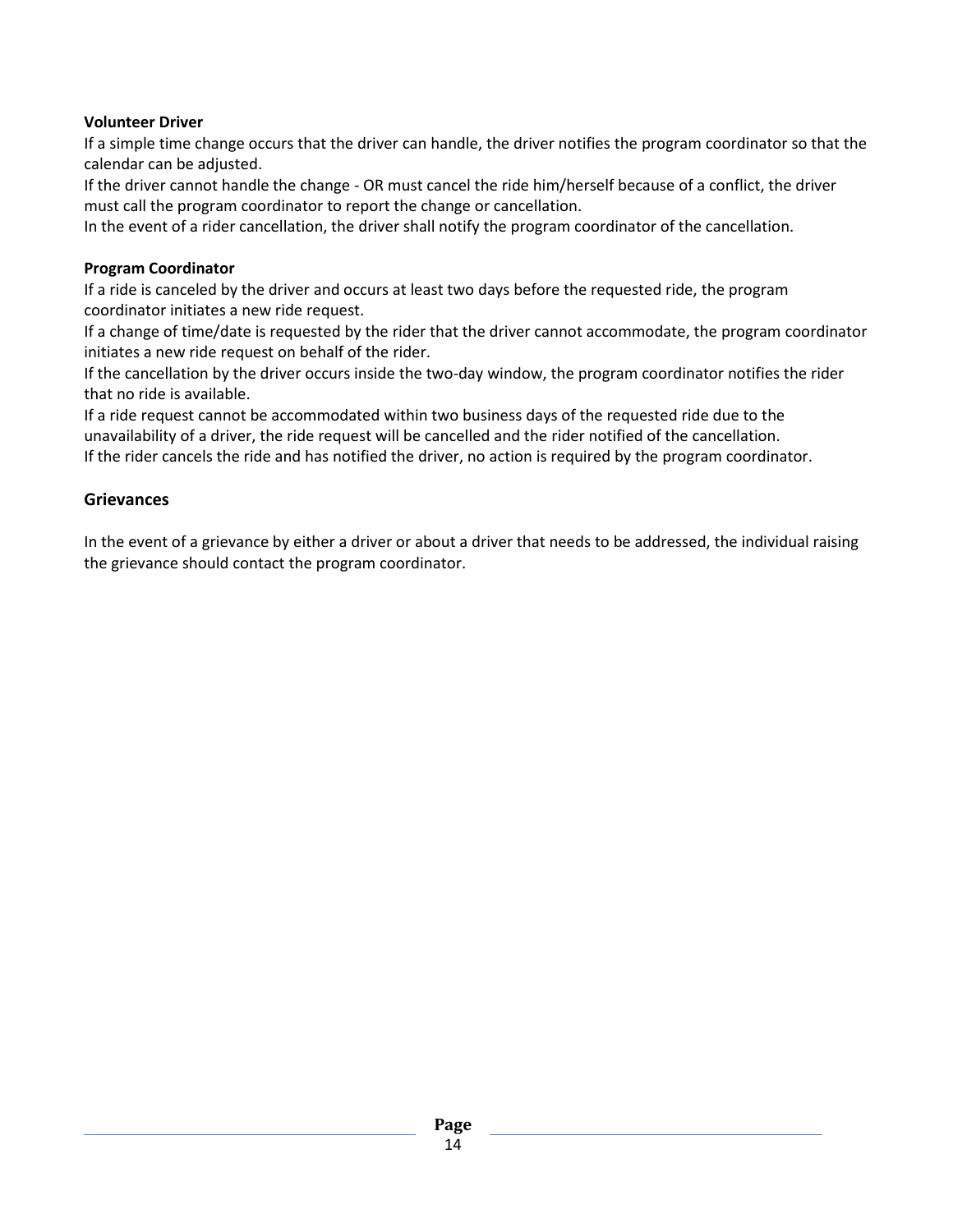## **Appendix D**

#### COMMUNITY RIDES VOLUNTEER DRIVER PROGRAM INCIDENT & ACCIDENT REPORT

|                            | ACCIDENT ____________ or INCIDENT _________ |                                                                                               |  |
|----------------------------|---------------------------------------------|-----------------------------------------------------------------------------------------------|--|
|                            |                                             |                                                                                               |  |
|                            |                                             |                                                                                               |  |
|                            |                                             |                                                                                               |  |
|                            |                                             |                                                                                               |  |
|                            |                                             |                                                                                               |  |
|                            |                                             |                                                                                               |  |
|                            |                                             |                                                                                               |  |
|                            |                                             |                                                                                               |  |
|                            |                                             | If Auto Accident, list Insurance Company Name, Contact, and Policy #: _______________________ |  |
|                            |                                             |                                                                                               |  |
|                            |                                             | Follow-Up Required? Yes No If "Yes," describe action taken below and date:                    |  |
|                            |                                             |                                                                                               |  |
|                            |                                             |                                                                                               |  |
|                            |                                             |                                                                                               |  |
| Rider Re-contacted: Yes No |                                             | Date:___________________                                                                      |  |
|                            |                                             |                                                                                               |  |
|                            |                                             |                                                                                               |  |
|                            |                                             |                                                                                               |  |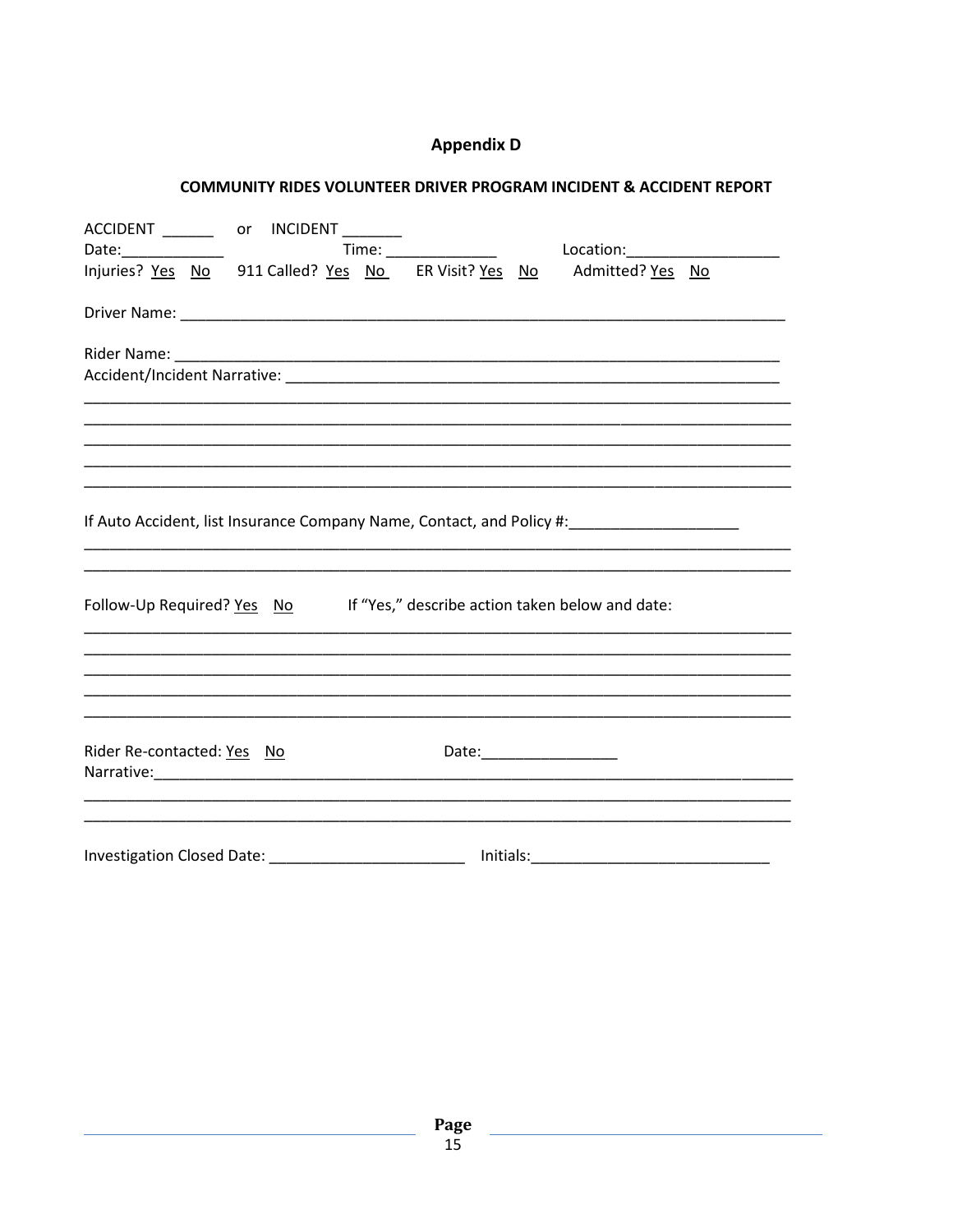## **APPENDIX E Community Rides CONFIDENTIALITY AGREEMENT**

Our belief is that privacy and confidentiality are the rights of all individuals. All employees, board members and volunteers are obligated to respect and protect the privacy and confidential information entrusted to them regarding riders, employees, peers who are involved in the various activities of Community Rides. All employees and volunteers are expected to support the right of riders to open and confidential communication. It is our belief that maintaining confidentiality provides the foundation for open communication and trusting relationships.

All information about passengers, i.e. appointment locations, residence, conversations, behavior exhibited, and age, is considered confidential. Drivers will not share this with anyone including friends, family, other passengers or other drivers.

Discussions concerning passengers shall be limited only to information necessary to ensure safe transportation of the passenger.

I AGREE TO RESPECT AND PROTECT THE PRIVACY AND CONFIDENTIAL INFORMATION ENTRUSTED TO ME AS A COMMUNITY RIDES VOLUNTEER REGARDING; RIDERS), EMPLOYEES, AND PEERS DURING THE COURSE OF MY ACTIVITIES WITH COMMUNITY RIDES.

SIGNED: \_\_\_\_\_\_\_\_\_\_\_\_\_\_\_\_\_\_\_\_\_\_\_\_\_\_\_\_\_\_\_\_\_\_\_\_\_\_\_\_\_\_\_\_\_\_\_\_\_\_\_\_\_\_\_\_\_\_

PRINT NAME:

| <b>DATE</b> |  |
|-------------|--|
|             |  |